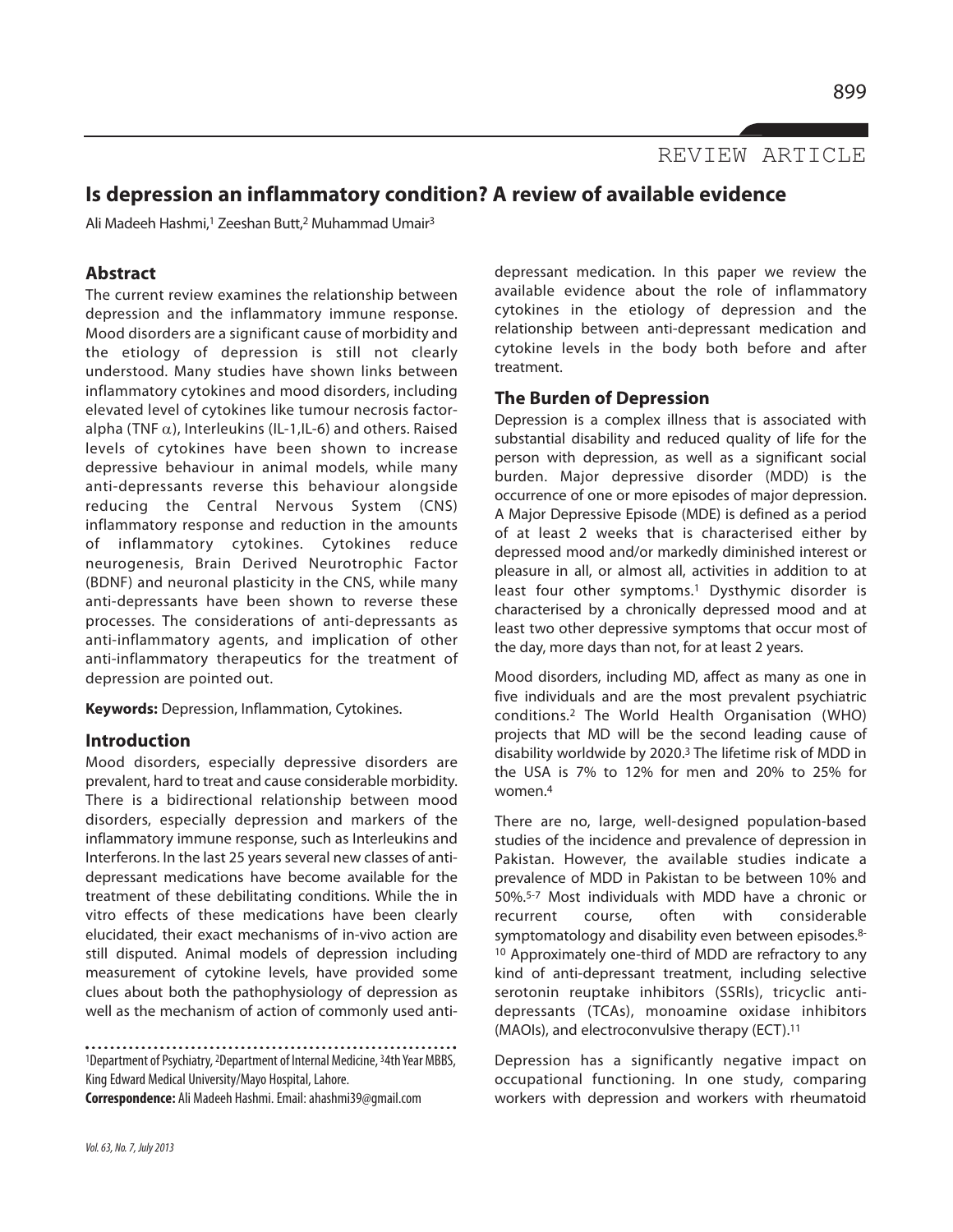arthritis, depressed workers had significantly greater performance deficits than the controls. This included performing mental tasks, time management, output tasks, and physical tasks.<sup>12</sup> Depressed employees are also almost five times as likely to lose their jobs as those with arthritis.<sup>13</sup>

Depression negatively impacts physical health as well; it reduces compliance with medical treatment<sup>14</sup> and increases the likelihood of risk factors such as obesity,<sup>15</sup> smoking<sup>16</sup> and a sedentary lifestyle.<sup>17</sup>

MDD can also be associated with multiple medical conditions, including cardiovascular disease<sup>18</sup> endocrine and neurological diseases, and a general increase in chronic disease incidence.<sup>19</sup> Mortality rates in MDD are also high; approximately four per cent of people with a mood disorder commit suicide and about two-thirds of suicides are preceded by depression.<sup>20</sup>

Untreated depression in adolescents results in significant decline in school performance, interpersonal relationships, risk of early pregnancy and impaired social and family functioning.<sup>21</sup> It also impairs occupational adjustment and increases the risk of suicidal behaviour and completed suicide.<sup>22</sup>

## **Cytokines and Depression**

It has become clear that the inflammatory immune system is altered during the course of clinical depression. Most of the evidence that links inflammation and MDD comes from three observations:<sup>23</sup>

1. MDD (even in the absence of medical illness) is associated with raised inflammatory markers.

2. Inflammatory medical illnesses, both CNS and peripheral, are associated with greater rates of major depression.

3. Patients treated with cytokines for various illnesses are at increased risk of developing major depressive illness.

Acute stress enhances immune function while chronic stress suppresses it through the Hypothalamic-Pituitary-Adrenal (HPA) axis.<sup>24</sup> Elevated glucocorticoids released in response to acute stress activate the 'delayed-type hypersensitivity' (DTH) response; so called because it occurs 24-72 hours after an environmental threat.<sup>25</sup> Chronic stress leads to habituation of the HPA axis response and thus impairs the DTH response.<sup>25</sup>

Various psychological stressors can induce neurotransmitter changes which include disturbed functioning of the adaptive immune system, including T and B lymphocytes, as well as innate immune cells, particularly natural killer (NK) cells and macrophages.<sup>26</sup> Although the blood-brain barrier (BBB), as well as other inhibitory mechanisms, within the brain, normally tightly regulate the flow and level of immune factors within the brain, increasing evidence-indicates that several neurological disorders, including multiple sclerosis, Alzheimer's and Parkinson's disease, have a prominent neuro-inflammatory component.27-29

In addition to direct entry into the brain parenchyma, immune factors can influence CNS functioning through activation of receptors located on peripheral organs or the BBB.<sup>30</sup>

Cytokines are soluble low-molecular-weight glycoprotein messengers secreted by lymphoid cells which act as signallers to other lymphoid cells. They can be classified into various groups, including Interferons (released by infected cells and induce anti-viral resistance), Interleukins (abbreviated as IL; produced mostly by T-cells and involved in directing other cells to divide and differentiate), Colony stimulating factors (direct division and differentiation of bone marrow stem cells) and other cytokines such as tumor necrosis factors (TNF) which mediate inflammation and cytotoxic reactions.<sup>31</sup> Cytokines are often divided into pro-inflammatory (including IL-1, IL-6 and TNF) or anti-inflammatory (IL-4, IL-10, IL-13).<sup>32</sup>

Cytokines influence brain functioning in a variety of ways. They can bind to receptors located on the liver or spleen or the nodose ganglion and trigger neural firing from these sites, which can then signal the CNS.<sup>33</sup> They can also interact directly with BBB receptors to induce cyclooxygenase-2 (COX2) inflammatory signalling within the brain parenchyma.<sup>34,35</sup> There is also evidence that they are produced in CNS glial cells.<sup>36</sup>

Cytokines are important for a subset, but not all depressive symptoms. It is helpful to view cytokines as being a very important trigger that acts together with psychosocial challenges to provoke the onset of MDD. They have potent sickness-inducing effects (so called 'sickness behaviour' including social withdrawal, reduced appetite and low energy), which are often taken to reflect some form of depression.37,38 On the other hand, the melancholia typical of MDD is harder to model in animals and might be somewhat independent from cytokine effects.

## **Classes of Anti-Depressant Drugs and Their Actions**

Most anti-depressants enhance noradrenergic and/or serotonergic neurotransmission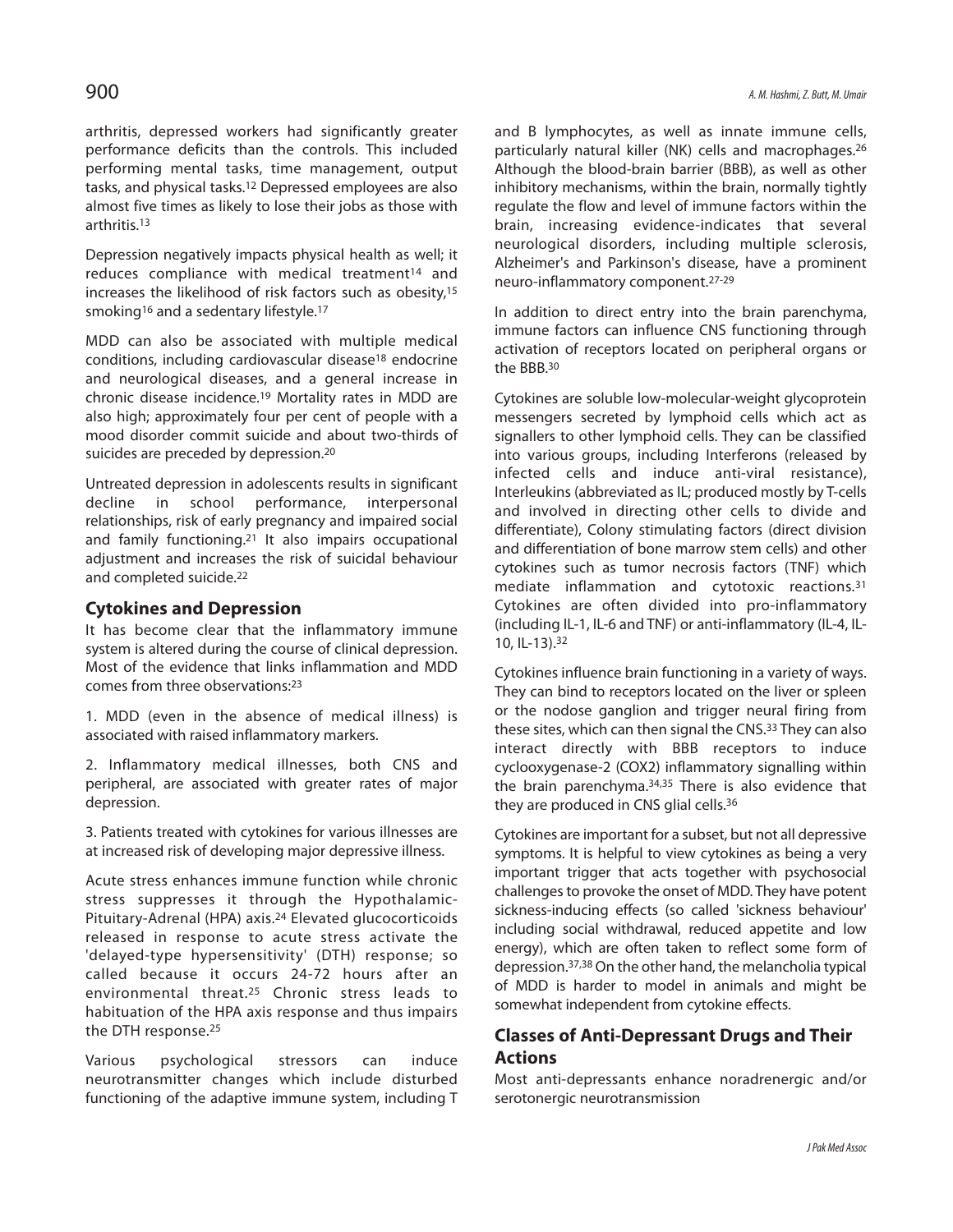following acute administration.<sup>39</sup> For the most widely used anti-depressants, including TCAs, SSRIs), norepinephrine reuptake inhibitors (NRIs), and serotoninnorepinephrine reuptake inhibitors (SNRIs), this results from reuptake inhibition of norepinephrine or serotonin in the neuronal synapse.40-43 Some drugs enhance monoaminergic neurotransmission by other mechanisms such as inhibition of monoamine oxidase,44,45 or antagonism of presynaptic alpha-2 adrenergic receptors.46-48 The exact relationship between synaptic monoamine neurotransmission and the efficacy of antidepressant medications remains unclear. Although monoamine levels begin to rise within hours of the first administration of the drug, its therapeutic effects develop gradually over time with repeated treatment.49,50 This discrepancy has focused research on non-monoamine mechanisms that may lead to more effective antidepressants.<sup>39</sup>

#### **Animal Models of Depression**

In addition to being a major public health problem, the treatments available for depression leave much to be desired. Even if MDD is accurately diagnosed and adequately treated with excellent compliance, remission rates with standard anti-depressants vary from 30- 40%.39,40 In contrast other chronic disorders such as diabetes mellitus can be adequately treated with successful prevention of complications in a large majority of patients.<sup>41</sup>

This has been presumed to be because of several factors. First, the diagnosis of depressive episodes is based primarily on 'check lists' of certain vaguely defined clinical symptoms (e.g., depressed mood, anhedonia, sleep changes, appetite changes, guilt, etc.) for a 2-week period. There are no objective diagnostic tools available such as neuroimaging, genetic variations, biomarkers, or biopsies. Depression is heterogeneous (atypical vs. melancholic vs. psychotic, etc.),<sup>42</sup> but little is known about the pathophysiological or etiological differences between these subtypes. Most current theories of depression are based largely on animal models of the disease.

Some of the core symptoms of depression in humans such as guilt, suicidal ideation and sad mood obviously cannot be assessed in animals. However, other aspects of the depressive syndrome have been replicated and in several instances ameliorated with anti-depressant treatment in laboratory animals. These include measures of helplessness, anhedonia, behavioural despair and other neuro-vegetative changes such as alterations in sleep and appetite patterns.

Animal models of depression can be categorised into those that provoke acute stress such as the Forced Swim Test (FST),<sup>46</sup> the Tail Suspension Test (TST)<sup>47</sup> or the Learned Helplessness (LH) Model, following an uncontrollable stress such as exposure to inescapable electric shocks. So called 'secondary depression' is mediated through the HPA Axis and can be secondary to external stress or iatrogenic, the effects of both of which can be studied in mice.49,50

Cytokines have been shown to induce depression-like behaviour in rodents and primates.51,52 However, simply inducing 'sickness behaviour' by strong immune stimuli such as lipopolysaccharide (LPS)<sup>53</sup> overlooks other core symptoms of depression in humans that cannot be modelled in animals such as guilt, suicidal thoughts or melancholia.

Chronic mild stress (CMS), better described as Chronic Unpredictable Stress (CUS), involves the application of intermittent physical stresses (water deprivation, cage tilt, continuous light, white noise, damp bedding etc.) applied randomly over a relatively prolonged time period (between 1 and 7 weeks). This model has been recently used to phenotype mouse mutants, study gender differences in stress responses, and validate novel antidepressants.54-56

Despite advances in our understanding of some of the mechanisms of depression, new anti-depressants slightly vary from their predecessors in side-effect profiles only, with little or no improvements in efficacy. Clinicians are often forced to initiate multiple anti-depressant medications simultaneously, or rely on adjunct medications like thyroid hormone, anti-psychotic agents or psychostimulants to boost the anti-depressant response. The animal models of depression discussed so far can expand our understanding of mechanisms in depression.

## **Anti-Depressants and Cytokines Levels in Animal Models**

Extensive work has been done on the effects of antidepressant drugs on cytokine production in animal and in-vitro studies. The common approach in such studies in animals was to induce sickness behaviour by administration of bacterial LPS or by using animal models that replicate the features of depression seen in humans, as mentioned earlier, e.g., FST, TST and CMS. Another approach is use of olfactory bulbectomised (OB) rats which demonstrate increased production of proinflammatory cytokines.<sup>57</sup>

In a recent study, administration of TNF- $\alpha$  in mice resulted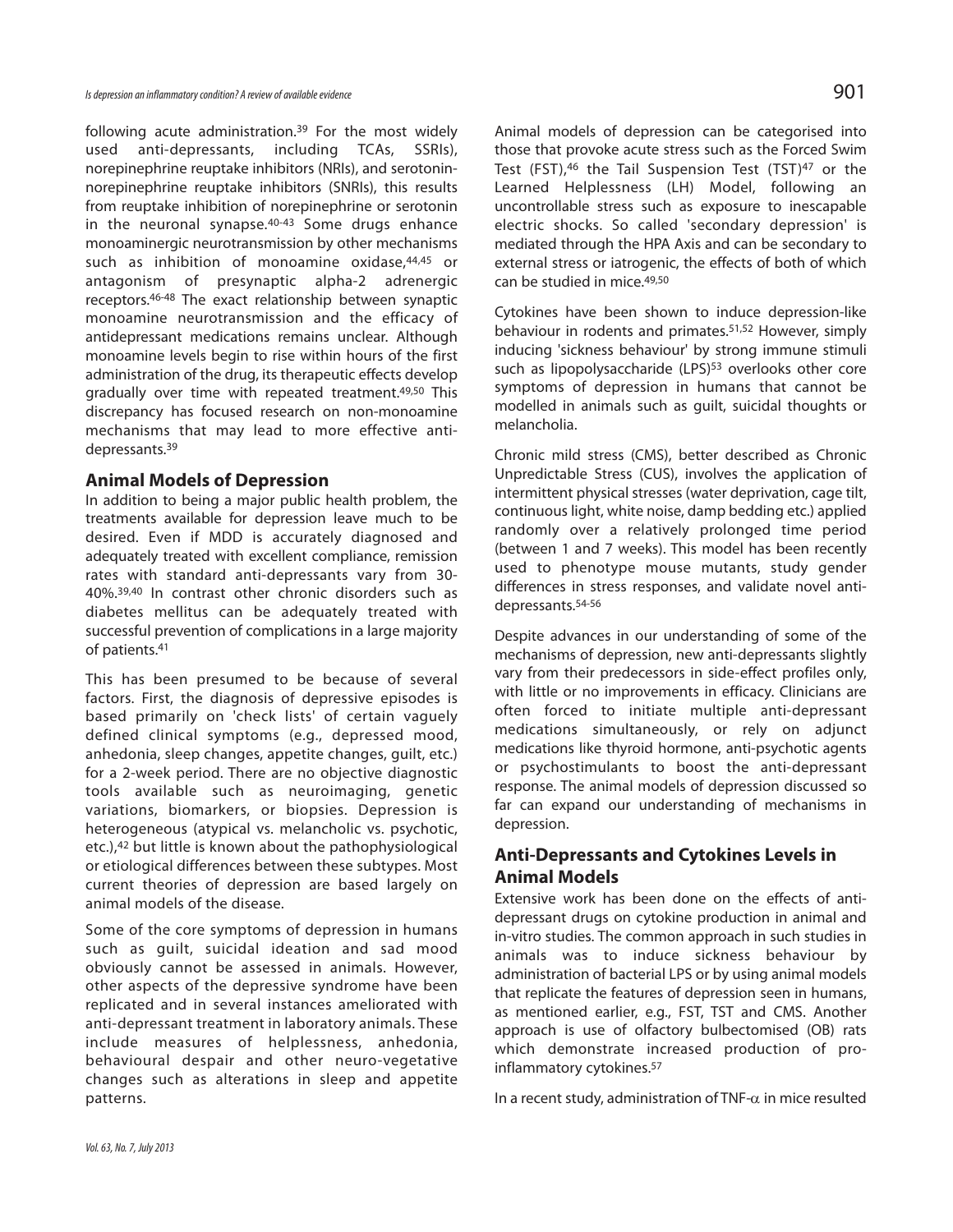in depressive behaviour in FST and TST models. These depressive symptoms were attenuated by administration of Fluoxetine, Imipramine, and Desipramine.<sup>58</sup> In another study, coronary arteries of rats were blocked to produce myocardial infarction (MI). This resulted in depression-like symptoms similar to post-MI depression in humans. Administration of Escitalopram decreased despair, anhedonia and levels of TNF- $\alpha$ , prostaglandin E2 (PGE2,) and IL-1.<sup>59</sup>

Kubera et al showed that chronic administration of imipramine in CMS model reversed anhedonia and elevated production of pro-inflammatory cytokines like IL-1 and IL-2. Chronic administration of SSRIs and TCA in OB rats reversed the rise in acute phase reactants.<sup>57</sup> Many studies have shown that sickness behaviour in animals produced by administration of bacterial LPS can be reversed by chronic administration of different antidepressant drugs.<sup>60,61</sup>

Human blood monocytes are widely used in in-vitro studies to evaluate the effects of anti-depressants on cytokine production. Kubera M et al have shown that proinflammatory cytokine production by human monocytes induced by bacterial LPS is inhibited by antidepressants.<sup>62</sup> In another study, Fluoxetine and Citalopram were added to culture of synovial membrane cells from patients of rheumatoid arthritis. They reduced production of TNF-α, IL-6, interferone INF-γ inducible protein 10.<sup>63</sup>

Microglial activation in brain plays an important role in pathophysiology of depression because microglia produce pro-inflammatory cytokines when stimulated. In a recent study, fluoxetine was added to LPS-stimulated microglial cells. Fluoxetine inhibited production of TNF- $\alpha$ , IL-6, and nitric oxide (NO) and decreased messenger Ribonucleic acid (mRNA) levels of these cytokines (Figure-1) and inducible Nitric Oxide Synthase (iNOS).<sup>64</sup> This demonstrates that interventions aiming at microglial activation may be a therapeutic possibility in depression. In another study, microglia were activated by administering IFN-γ. Subsequent administration of Paroxetine and Sertraline reduced production of NO and TNF-α by inhibiting IFN-γ induced raised intracellular calcium[65] (Figure-1).

Studies of the CNS of animals have also shown that increased levels of inflammatory cytokines have implications in development of depression due to disturbed neuronal synaptic plasticity and disturbances in the levels of different neurotrophic factors especially BDNF in the hippocampus.62,64 Moreover, these increased levels of cytokines have



**TNF: Tumour necrosis factor. iNOS: Inducible Nitric Oxide Synthase. NO: Nitric Oxide. IL: Interleukins.**

**Figure-1:** Interaction between the microglia and the inflammatory cytokines. (Source: Original figure for this review).



**TNF: Tumour Necrosis Factor. BDNF: Brain Derived Neurotrophic Factor. IL: Interleukins.**

**Figure-2:** Source: Original Image.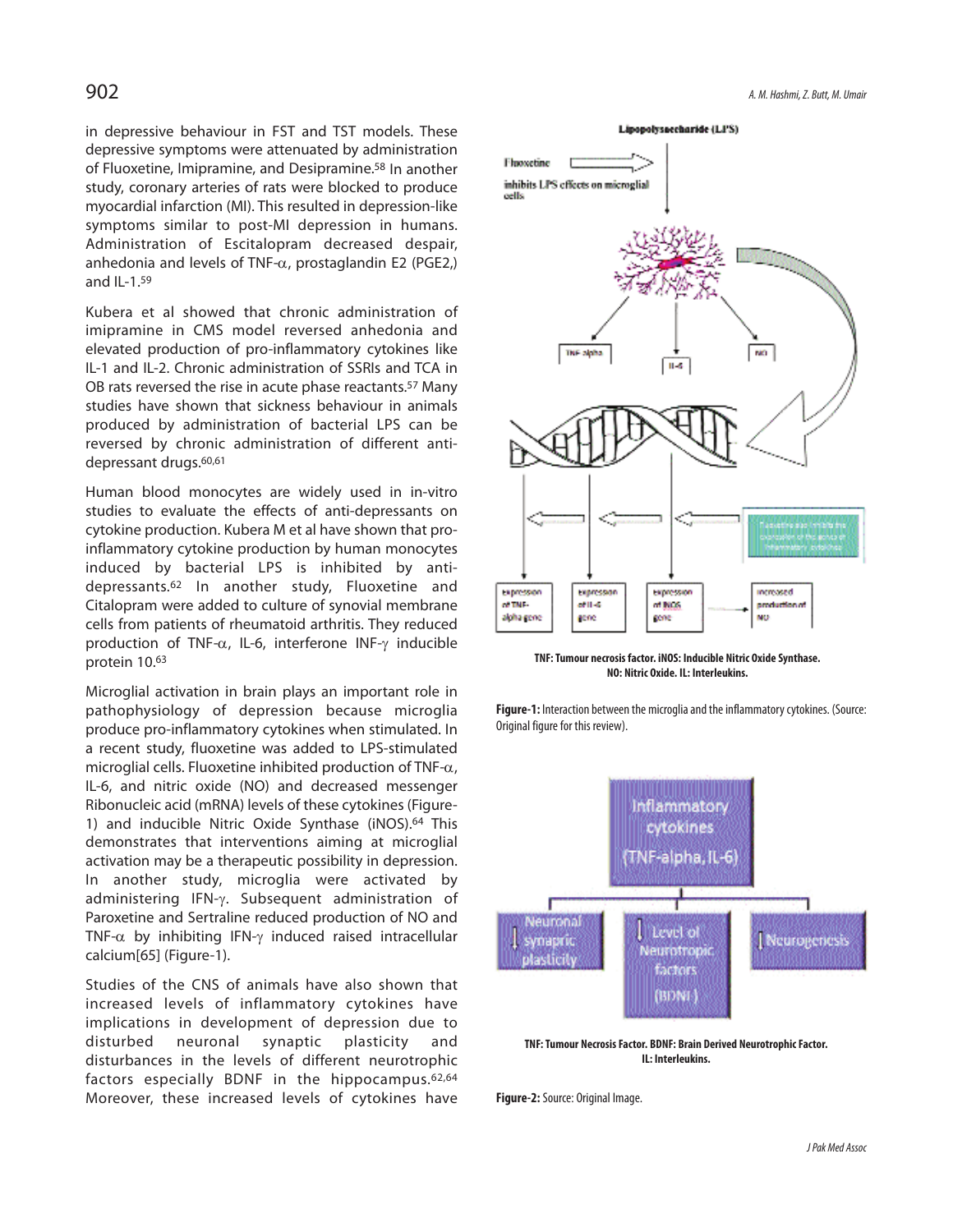been shown to reduce neurogenesis in the hippocampus,62,63 while studies by Wang Y et al have shown that the administration of Fluoxetine (an SSRI) increases neurogenesis in the hippocampus by antagonising the effects of cytokines.<sup>65</sup> This fact is also supported by studies of the ablation of hippocampal neurogenesis, which attenuated the behavioural effects of the anti-depressants.<sup>62</sup> SSRIs have also been shown to potentiate the effects of neurotrophic factor BDNF in reducing the release of NO (an inflammatory cytokine, and an agent of oxidative stress) from activated rodent microglia.<sup>66</sup> Thus anti-depressants may play a role in reducing the release of inflammatory cytokines by glia cells, independent of their role in neurogenesis (Figure-2).

#### **Human Studies**

Studies in humans are less conclusive than those in animals or those in-vitro. Hannestad J recently conducted a meta-analysis of 22 studies done in humans in which cytokine levels were measured before and after treatment with anti-depressants for major depression. The study concluded that TNF- $\alpha$  is not affected by antidepressants, but anti-depressants reduce IL-1β and possibly IL-6 levels as expected. All classes of antidepressants reduce symptoms of depression.<sup>67</sup> Antidepressants do not reduce cytokine levels in healthy subjects. In a study by the same author on healthy subjects, it was found that pre-treatment with Citalopram did not reduce elevated levels of IL-6 and TNF- $\alpha$  induced by low dose endotoxin administration, but depression severity was reduced by 50%.<sup>68</sup> In another study, Fluoxetine reduced IL-1β levels in respondents only.<sup>69</sup> Studies have shown that addition of anti-inflammatory drugs to anti-depressants in humans results in greater degree of reduction in cytokine levels and depression symptoms. In a recent randomised controlled trial (RCT), the Celecoxib plus Sertraline group had greater reduction in levels of IL-6 and symptoms of depression than the Sertraline only group.<sup>70</sup> In another RCT, Celecoxib plus Fluoxetine markedly reduced depression severity compared to Fluoxetine alone.<sup>71</sup> The use of anti-inflammatory agents in the adjunctive treatment of depression is in need of further research and exploration before any suggestion can be made regarding their clinical use, considering that current anti-inflammatory drugs often have serious side effects of their own.

## **Mechanisms of Immunomodulatry Effects of Anti-Depressants**

Anti-depressants may be involved in modulating proinflammatory states at both micro and macro-levels. These

may include alterations in hypothalamic-pituitary-adrenal (HPA) axis, glucocorticoid receptor (GR) signalling, synaptic plasticity, neuronal regeneration, increased production of neurotrophic factors, alterations in melatonin production, changes in microglial proton channels and astrocytes favouring an anti-inflammatory state.

As described previously, decreased sensitivity of GR and disturbances in HPA axis are important in the pathophysiology of depression. Elevated cytokines in depression reduce the negative feedback control in HPA axis<sup>72</sup> and reduce GR expression.<sup>73</sup> A recent review concluded that anti-depressants up-regulate and increase GR expression, thereby restoring the negative feedback control system in HPA axis. Moreover, they also normalise serum glucocorticoid levels.<sup>74</sup>

As described previously, microglia produce proinflammatory cytokines and anti-depressants reduce microglial activation and thus production of proinflammatory cytokines. Anti-depressants may do this by blocking proton channels in microglia that are important in production of cytokines. In a recent study, it was found that imipramine inhibited the release of TNF- $\alpha$  from LPSstimulated murine microglia cells at concentrations comparable to those that blocked microglial proton channels.<sup>75</sup>

Depressed patients have decreased melatonin levels and anti-depressant drugs increase melatonin production.<sup>74</sup> Melatonin is important in maintaining normal circadian rhythms and sleep-wake cycles in humans. Another mechanism by which anti-depressants may modulate effects of pro-inflammatory cytokines is their inhibitory effect on iNOS, thus resulting in decreased production of NO and PGE2.<sup>57</sup>

Structural changes in neuronal synapses and increased hippocampal neurogenesis after chronic administration of anti-depressant drugs has been consistently observed in animal models of depression.76,77 Mice treated with Methyl-phenyl-tetrahydropyridine (MPTP) are used as an animal model of Parkinson's disease because MPTP administration results in neuronal damage in the nigrostriatal pathway. In a recent study, fluoxetine prevented this neuronal damage by decreasing the production of pro-inflammatory cytokines and reducing activity of nicotinamide adenine dinucleotide phosphate NADPH Oxidase, thus decreasing the generation of free radicals and reactive oxygen species.<sup>78</sup> Anti-depressants also promote production of neurotrophic growth factors and modulate signalling cascade in microglia.<sup>79</sup> It is still unknown whether changes in synaptic plasticity and neurogenesis persist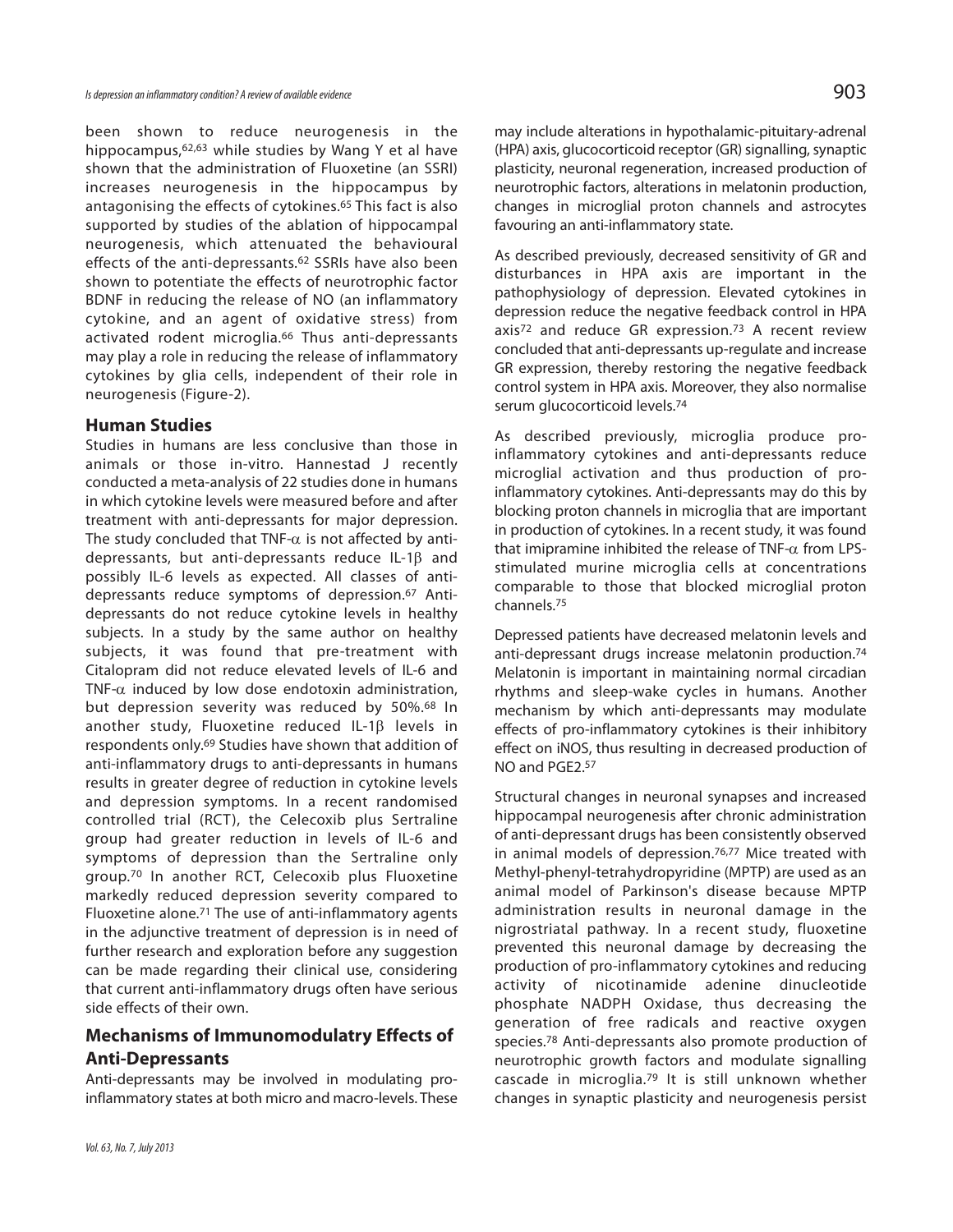after discontinuation of anti-depressants.

## **Conclusion**

Variations in the levels of pro- and anti-inflammatory cytokines are central to the pathophysiology of depression. Treatment with anti-depressant medication helps normalise these variations and may play a key role in recovery from depressive illness. The exact mechanism of the immunomodulatory effects of anti-depressants is unknown, but it may involve normalisation of glucocortocoid negative feedback control, increased neurogenesis and production of neurotrophic factors and decreased microglia activation in the CNS. Cytokines are important biological markers in elucidating the mechanism and pathophysiology of depression as well as helping with diagnosis, treatment selection and long-term screening. In the light of data suggesting that immuneprocesses may interact with the pathophysiologic pathways known to contribute to depression, novel approaches to the treatment of depression may target relevant aspects of the immune response. Further research is needed, particularly on the clinical effects of cytokine antagonists and cytokine synthesis inhibitors on the pathophysiological and psychological features of MDD. The cytokine hypothesis also presents a novel opportunity for the development of a new generation of effective antidepressants.

### **References**

- 1. American Psychiatric Association. Diagnostic and Statistical Manual of Mental Disorders IV. Washington, DC:American Psychiatric Publishing, Inc; 1994.
- 2. Kessler RC, Angermeyer M, Anthony JC, de Graaf R, Demyttenaere K, Gasquet I, et al. Lifetime prevalence and ageof-onset distributions of mental disorders in the World Health Organization's World Mental Health Survey Initiative. World Psychiatry 2007; 6:168-76.
- 3. Murray CJ, Lopez AD. Evidence-based health policy lessons from the global burden of disease study. Science 1996; 274:740-3.
- 4. Kessler RC, Berglund P, Demler O, Jin R, Koretz D, Merikangas KR, et al. The epidemiology of major depressive disorder: results from the National Comorbidity Survey Replication (NCS-R). JAMA 2003; 289:3095-105.
- 5. Dodani S, Zuberi RW. Center-based prevalence of anxiety and depression in women of the northern areas of Pakistan. J Pak Med Assoc 2000; 50:138-40.
- 6. Rasheed S, Khan MA, Khan B, Khan MY. Depression in medical in-patients. Pak Armed Forces Med J 2003; 53:132-5.
- 7. Shah S, Hassan SS, Ahmed M, Shah H, Ali R. Anxiety and depression in patients and controls. J Rawal Med Coll 2006; 10:86-9.
- 8. Kocsis JH, Klein DN (eds.). Diagnosis and Treatment of Chronic Depression. New York: Guilford Press; 1995.
- 9. Schulberg HC, Katon W, Simon GE, Rush AJ. Treating major depression in primary care practice: an update of theagency for

health care policy and research practice guidelines. Arch Gen Psychiatry 1998; 55:1121-7.

- 10. Akiskal HS, Akiskal K. Cyclothymic, hyperthymic and depressive temperaments as subaffective variants of mood disorders. In: Tasman A, Riba MB, (eds.). Annual Review of Psychiatry. Vol. 11. Washington, DC: American Psychiatric Press; 1992.
- 11. Warden D, Rush AJ, Trivedi MH, Fava M, Wisniewski SR. The STAR\*D Project results: a comprehensive review of findings. Curr Psychiatry Rep 2007; 9:449-59.
- 12. Adler DA, McLaughlin TJ, Rogers WH, Chang H, Lapitsky L, Lerner D. Job performance deficits due to depression. Am J Psychiatry 2006; 163:1569-76.
- 13. Lerner D, Adler DA, Chang H, Berndt ER, Irish JT, Lapitsky L, et al. The clinical and occupational correlates of work productivity loss among employed patients with depression. J Occup Environ Med 2004; 46 (suppl 6): S46-55.
- 14. Ciechanowski PS, Katon WJ, Russo JE. Depression and diabetes: impact of depressive symptoms on adherence, function, and costs. Arch Intern Med 2000; 160:3278-85.
- 15. McIntyre RS, Soczynska JK, Konarski JZ, Kennedy SH. The effect of antidepressants on glucose homeostasis and insulin sensitivity: synthesis and mechanisms. Expert Opin Drug Saf 2006; 5:157-68.
- 16. Murphy JM, Horton NJ, Monson RR, Laird NM, Sobol AM, Leighton AH. Cigarette smoking in relation to depression: historical trends from the Stirling County Study. Am J Psychiatry 2003; 160:1663-9.
- 17. van Gool CH, Kempen GI, Penninx BW, Deeg DJ, Beekman AT, van Eijk JT. Relationship between changes in depressive symptoms and unhealthy lifestyles in late middle aged and older persons: results from the Longitudinal Aging Study Amsterdam. Age Ageing 2003; 32:81-7.
- 18. Taylor CB, Youngblood ME, Catellier D, Veith RC, Carney RM, Burg MM, et al. Effects of antidepressant medication on morbidity and mortality in depressed patients after myocardial infarction. Arch Gen Psychiatry 2005; 62:792-8.
- 19. Patten SB, Williams JV, Lavorato DH, Modgill G, Jette N, Eliasziw M. Major depression as a risk factor for chronic disease incidence: longitudinal analyses in a general population cohort. Gen Hosp Psychiatry 2008; 30:407-13.
- 20. Seguin M, Lesage A, Chawky N, Guy A, Daigle F, Girard G, et al. Suicide cases in New Brunswick from April 2002 to May 2003: the importance of better recognizing substance and mood disorder comorbidity. Can J Psychiatry 2006; 51:581-6.
- 21. US Preventive Services Task Force. Screening and treatment for major depressive disorder in children and adolescents: US preventive services task force recommendation statement. Pediatrics 2009;123:1223-8.
- 22. Bridge JA, Goldstein TR, Brent DA. Adolescent suicide and suicidal behavior. J Child Psychol Psychiatry 2006; 47:372-94.
- 23. Capuron L, Miller AH. Immune system to brain signaling: neuropsychopharmacological implications. Pharmacol Ther 2011; 130:226-38.
- 24. McEwen BS. The neurobiology of stress: from serendipity to clinical relevance. Brain Res 2000; 886:172-89.
- 25. Dhabhar FS. Acute stress enhances while chronic stress suppresses skin immunity. The role of stress hormones and leukocyte trafficking. Ann N Y Acad Sci 2000; 917:876-93.
- 26. Griffiths J, Ravindran AV, Merali Z, Anisman H. Dysthymia: a review of pharmacological and behavioral factors. Mol Psychiatry 2000; 5:242-61.
- 27. Wheeler RD, Owens T. The changing face of cytokines in the brain: perspectives from EAE. Curr Pharm Des 2005; 11:1031-7.
- 28. Czlonkowska A, Kurkowska-Jastrzebska I, Czlonkowski A, Peter D, Stefano GB. Immune processes in the pathogenesis of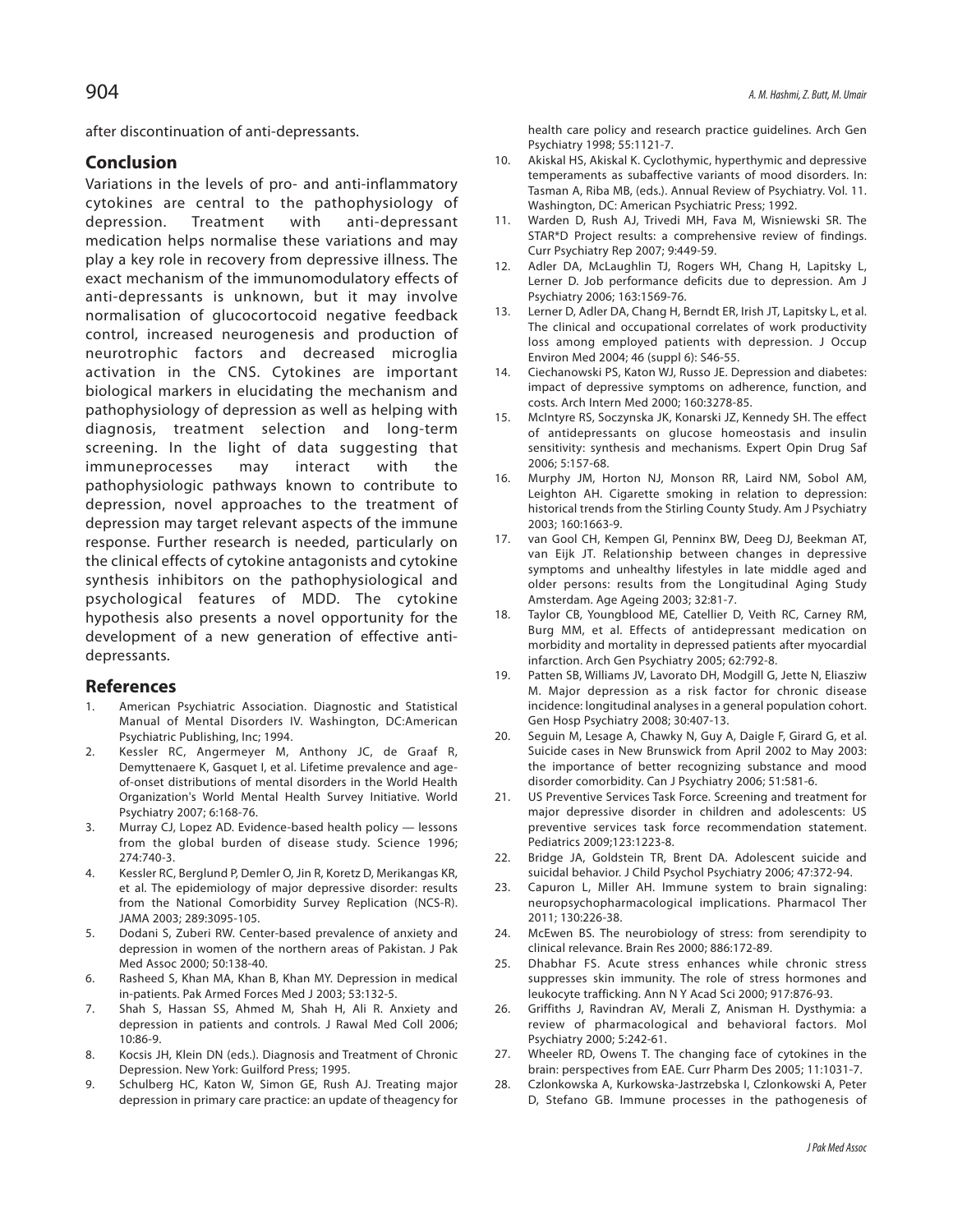Parkinson's disease - a potential role for microglia and nitric oxide. Med Sci Monit 2002; 8:RA165-77.

- Cotter RL, Burke WJ, Thomas VS, Potter JF, Zheng J, Gendelman HE. Insights into the neurodegenerative process of Alzheimer's disease: a role for mononuclear phagocyte-associated inflammation and neurotoxicity. J Leukoc Biol 1999; 65:416-27.
- 30. Goehler LE, Erisir A, Gaykema RP. Neural-immune interface in the rat area postrema. Neuroscience 2006; 140:1415-34.
- 31. Roitt I, Brostoff J, Male D. Immunology. 4th ed. London: Mosby; 1996.
- 32. Dinan TG. Inflammatory markers in depression. Curr Opin Psychiatry 2009;22:32-6.
- 33. Cunningham ET Jr., De Souza EB. Interleukin 1 receptors in the brain and endocrine tissues. Immunol Today 1993; 14:171-6.
- 34. Rivest S. How circulating cytokines trigger the neural circuits that control the hypothalamic-pituitary-adrenal axis. Psychoneuroendocrinology 2001; 26:761-88.
- 35. Hayley S, Mangano E, Strickland M, Anisman H. Lipopolysaccharide and a social stressor influence behaviour, corticosterone and cytokine levels: divergent actions in cyclooxygenase-2 deficient mice and wild type controls. J Neuroimmunol 2008; 197:29-36.
- 36. Buttini M, Boddeke H. Peripheral lipopolysaccharide stimulation induces interleukin-1 beta messenger RNA in rat brain microglial cells. Neuroscience 1995; 65:523-30.
- 37. Anisman H, Gibb J, Hayley S. Influence of continuous infusion of interleukin-1beta on depression-related processes in mice: corticosterone, circulating cytokines, brain monoamines, and cytokine mRNA expression. Psychopharmacology (Berl) 2008; 199:231-44.
- 38. Dantzer R, O'Connor JC, Freund GG, Johnson RW, Kelley KW. From inflammation to sickness and depression: when the immune system subjugates the brain. Nat Rev Neurosci 2008; 9:46-56.
- 39. Millan MJ. Multi-target strategies for the improved treatment of depressive states: conceptual foundations and neuronal substrates, drug discovery and therapeutic application. Pharmacol Ther 2006; 110:135-370.
- 40. Beyer CE, Boikess S, Luo B, Dawson LA. Comparison of the effects of antidepressants on norepinephrine and serotonin concentrations in the rat frontal cortex: an in-vivo microdialysis study. J Psychopharmacol 2002; 16:297-304.
- 41. Katz MM, Tekell JL, Bowden CL, Brannan S, Houston JP, Berman N, et al. Onset and early behavioral effects of pharmacologically different antidepressants and placebo in depression. Neuropsychopharmacology 2004; 29:566-79.
- 42. Morilak DA, Frazer A. Antidepressants and brain monoaminergic systems: a dimensional approach to understanding their behavioural effects in depression and anxiety disorders. Int J Neuropsychopharmacol 2004; 7:193- 218.
- 43. White KJ, Walline CC, Barker EL. Serotonin transporters: implications for antidepressant drug development. AAPS J 2005; 7:E421-33.
- 44. Laux G, Volz H, Müller H. Newer and older monoamine oxidase inhibitors. A comparative profile. CNS drugs 1995; 3:145-58.
- 45. Lopez-Munoz F, Alamo C, Juckel G, Assion HJ. Half a century of antidepressant drugs: on the clinical introduction of monoamine oxidase inhibitors, tricyclics, and tetracyclics. Part I: monoamine oxidase inhibitors. J Clin Psychopharmacol 2007; 27:555-9.
- 46. Charney DS, Price LH, Heninger GR. Desipramine-yohimbine combination treatment of refractory depression. Implications for the beta-adrenergic receptor hypothesis of antidepressant action. Arch Gen Psychiatry 1986; 43:1155-61.
- 47. Dickinson S. Alpha2-adrenoceptor antagonism and depression. Drug News Perspect 1990;4:197-203.
- 48. Millan MJ, Gobert A, Rivet JM, Adhumeau-Auclair A, Cussac D, Newman-Tancredi A, et al. Mirtazapine enhances frontocortical dopaminergic and corticolimbic adrenergic, but not serotonergic, transmission by blockade of alpha2-adrenergic and serotonin2C receptors: a comparison with citalopram. Eur J Neurosci 2000; 12:1079-95.
- 49. Frazer A, Benmansour S. Delayed pharmacological effects of antidepressants. Mol Psychiatry 2002; 7(suppl 1):S23-8.
- 50. Nelson JC, Mazure CM, Jatlow PI, Bowers MB Jr., Price LH. Combining norepinephrine and serotonin reuptake inhibition mechanisms for treatment of depression: a double-blind, randomized study. Biol Psychiatry 2004; 55:296-300.
- 51. Rapaport MH, Schneider LS, Dunner DL, Davies JT, Pitts CD. Efficacy of controlled-release paroxetine in the treatment of late-life depression. J Clin Psychiatry 2003; 64:1065-74.
- 52. Trivedi MH, Rush AJ, Wisniewski SR, Nierenberg AA, Warden D, Ritz L, et al. Evaluation of outcomes with citalopram for depression using measurement-based care in STAR\*D: implications for clinical practice. Am J Psychiatry 2006; 163:28-40.
- 53. Krishnan V, Nestler EJ. The molecular neurobiology of depression. Nature 2008; 455:894-902.
- 54. Rush AJ. The varied clinical presentations of major depressive disorder. J Clin Psychiatry 2007; 68(suppl 8):4-10.
- 55. Sloman L. A new comprehensive evolutionary model of depression and anxiety. J Affect Disord 2008; 106:219-28.
- 56. Nesse RM. Is depression an adaptation? Arch Gen Psychiatry 2000; 57:14-20.
- 57. Castanon N, Leonard BE, Neveu PJ, Yirmiya R. Effects of antidepressants on cytokine production and actions. Brain Behav Immun 2002; 16:569-74.
- 58. Kaster MP, Gadotti VM, Calixto JB, Santos AR, Rodrigues AL. Depressive-like behavior induced by tumor necrosis factoralpha in mice. Neuropharmacology 2012;62:419-26.
- 59. Bah TM, Benderdour M, Kaloustian S, Karam R, Rousseau G, Godbout R. Escitalopram reduces circulating pro-inflammatory cytokines and improves depressive behavior without affecting sleep in a rat model of post-cardiac infarct depression. Behav Brain Res 2011; 225:243-51.
- Castanon N, Bluthé RM, Dantzer R. Chronic treatment with the atypical antidepressant tianeptine attenuates sickness behavior induced by peripheral but not central lipopolysaccharide and interleukin-1beta in the rat. Psychopharmacology (Berl) 2001;154:50-60.
- 61. Yirmiya R, Pollak Y, Barak O, Avitsur R, Ovadia H, Bette M, et al. Effects of antidepressant drugs on the behavioral and physiological responses to lipopolysaccharide (LPS) in rodents. Neuropsychopharmacology 2001;24:531-44.
- 62. Kubera M, Kenis G, Bosmans E, Scharpé S, Maes M. Effects of serotonin and serotonergic agonists and antagonists on the production of interferon-gamma and interleukin-10. Neuropsychopharmacology 2000;23:89-98.
- 63. Sacre S, Medghalchi M, Gregory B, Brennan F, Williams R. Fluoxetine and citalopram exhibit potent antiinflammatory activity in human and murine models of rheumatoid arthritis and inhibit toll-like receptors. Arthritis Rheum 2010;62:683-93.
- 64. Liu D, Wang Z, Liu S, Wang F, Zhao S, Hao A. Anti-inflammatory effects of fluoxetine in lipopolysaccharide(LPS)-stimulated microglial cells. Neuropharmacology 2011;61:592-9.
- 65. Horikawa H, Kato TA, Mizoguchi Y, Monji A, Seki Y, Ohkuri T, et al. Inhibitory effects of SSRIs on IFN-gamma induced microglial activation through the regulation of intracellular calcium. Prog Neuropsychopharmacol Biol Psychiatry 2010;34:1306-16.